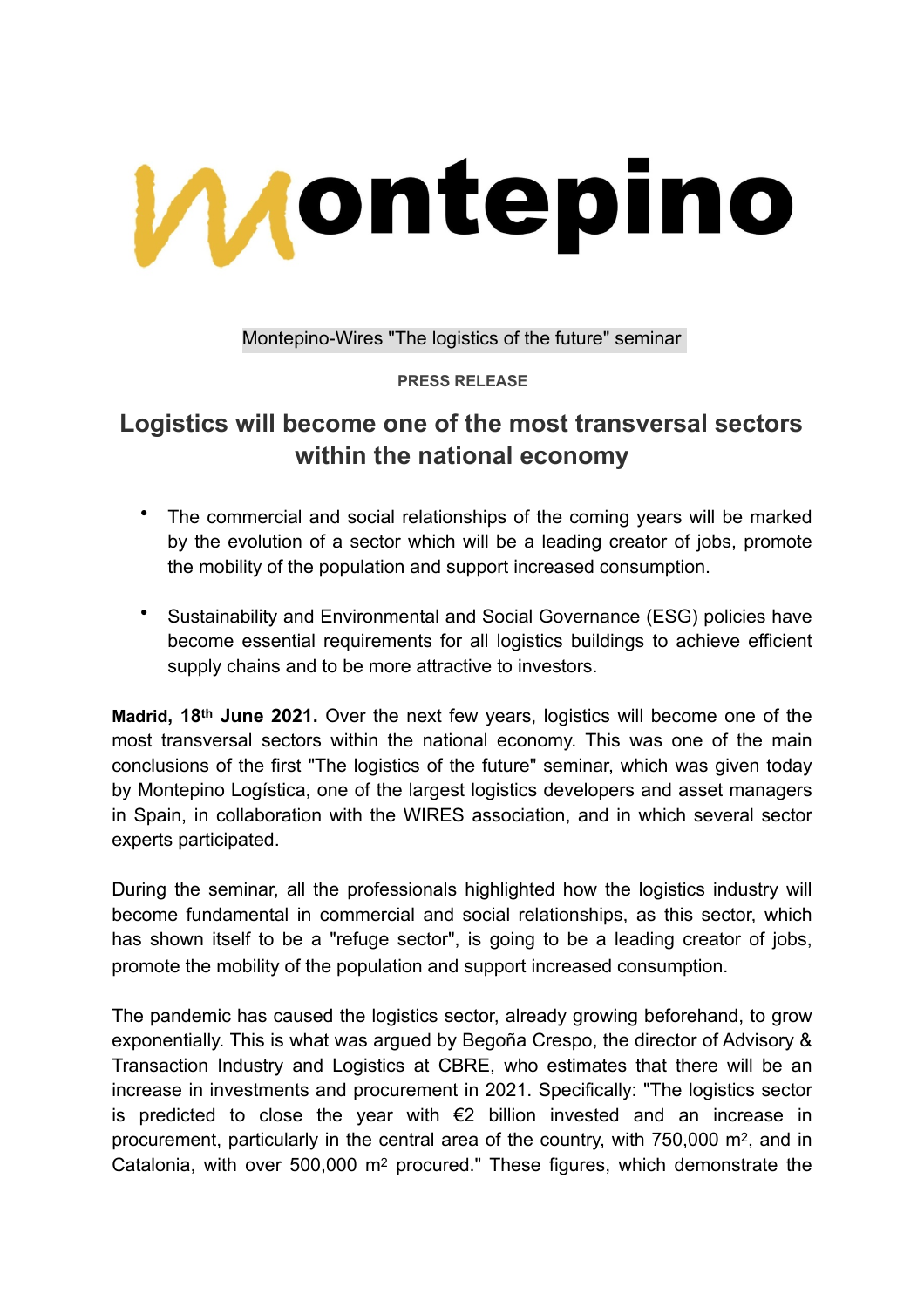high volume of activity within this sector, are still far from the figures in Europe. However, "While there is still a way to go, we have a wide margin for growth because demand is high and there is a large amount of available capital. Over the coming years, therefore, we are going to continue to see these types of figures," stated Crespo.

Regarding these predictions, Carmen Reviriego, a manager at Crossbay España, noted that "To become the best, good infrastructure is essential." She recognised that "Digitalisation is the launchpad to being able to consolidate this demand, which is constantly growing," and noted that "Logistics operators must invest in digitalisation to trace products and in automation processes in warehouses," because this is the only way "Correct stock management and efficient delivery routes can be attained, achieving a fully efficient supply chain."

Sofía Moraga, manager of business development for XPO Logistics, also spoke on this topic, noting that "Now that the pandemic has taken supply chains' needs to the limit, warehouses have turned into online shops, in which it is important to be able to manage a large volume of products quickly and efficiently." This has underscored the importance of "Speed, flexibility and scalability" in construction processes, and affirmed the need for a mixed portfolio featuring built-to-suit warehouses that "Allow us to undertake short-term projects without depending on stock from old warehouses that don't meet the requirements we operators have nowadays."

## **Sustainability: an essential objective for companies**

Nowadays, companies are trying to provide a series of qualities in all their logistics buildings that make them more modern, more comfortable for employees and more attractive to investors, and which allow them to meet established company goals and social standards. This means that "Sustainability and ESG policies have gone from being a plus to a must," noted David Romera, head of investment and asset management at Montepino. He also stated that "If you don't have sustainability certifications and meet international quality standards, you'll find yourself outside of the market."

On this point, Luis Cabrera, head of Energy, Sustainability and Mobility at CBRE, highlighted the importance of implementing these characteristics when designing ESG strategies that promote the reduction of our carbon footprint by 2030 and becoming carbon neutral by 2050. In line with these EU commitments, "Investment funds and shareholders are now asking for a solvent road map demonstrating how these activities not only lack a negative impact on society, but how, on the contrary, they improve society environmentally and socially, while maintaining high standards of governance."

## **The importance of a strategic location**